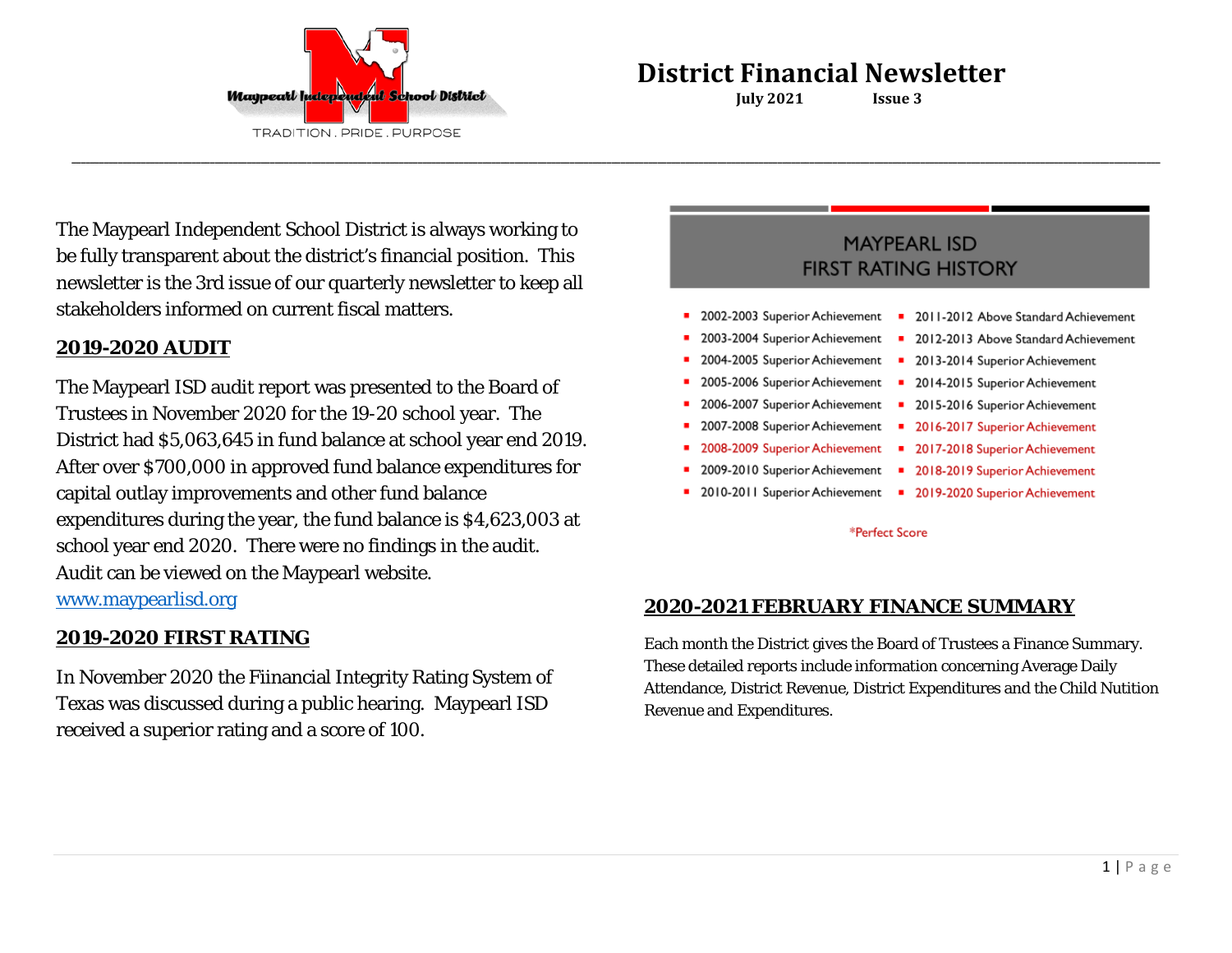

**\_\_\_\_\_\_\_\_\_\_\_\_\_\_\_\_\_\_\_\_\_\_\_\_\_\_\_\_\_\_\_\_\_\_\_\_\_\_\_\_\_\_\_\_\_\_\_\_\_\_\_\_\_\_\_\_\_\_\_\_\_\_\_\_\_\_\_\_\_\_\_\_\_\_\_\_\_\_\_\_\_\_\_\_\_\_\_\_\_\_\_\_\_\_\_\_\_\_\_\_\_\_\_\_\_\_\_\_\_\_\_\_\_\_\_\_\_\_\_\_\_\_\_\_\_\_\_\_\_\_\_\_\_\_\_\_\_\_\_\_\_\_\_\_\_\_\_\_\_\_\_\_\_\_\_\_\_\_\_\_\_\_\_\_\_\_\_\_\_\_\_\_\_\_\_\_\_\_\_\_\_\_\_\_\_\_\_\_\_\_\_\_\_\_\_\_\_\_\_\_\_\_\_\_\_\_\_\_\_\_\_\_\_\_\_\_\_\_\_\_\_\_\_\_\_\_\_\_\_\_\_\_\_\_\_\_**

### **AVERAGE DAILY ATTENDANCE**

The first information discussed is our refined Average Daily Attendance (ADA). The following table displays the ADA comparison. Texas Education Agency is currently paying the district on **1108** ADA, the District budgeted the year on **1060** ADA and we ended the year at **1082.25** ADA. The red bars represent each six week's ADA.

The district ended well on ADA in comparison to last year during the pandemic.



The next part of the Finance Summary includes updates on our revenue realized and our expenditures to date. As of the end of May, Maypearl ISD has realized 78% in revenue and has encumbered and expended 84% of the 2020-2021 budget. Our revenue to date is showing be \$666,821 less than this time last year. Property tax collections have increased over \$100,000 since this time last year. State revenue has decreased with the Texas Education Agency settle-up from the 2019-2020 school year ADA. We are up in our Federal revenue \$30,026. Last year at this time, we received loan proceeds for the new buses that were purchased in the 2019-2020 school year. This is the majority of why the revenue is less for this year. We are down in our expenditures overall. Last year the bus purchases and capital improvements resulted in most of the savings comparison.